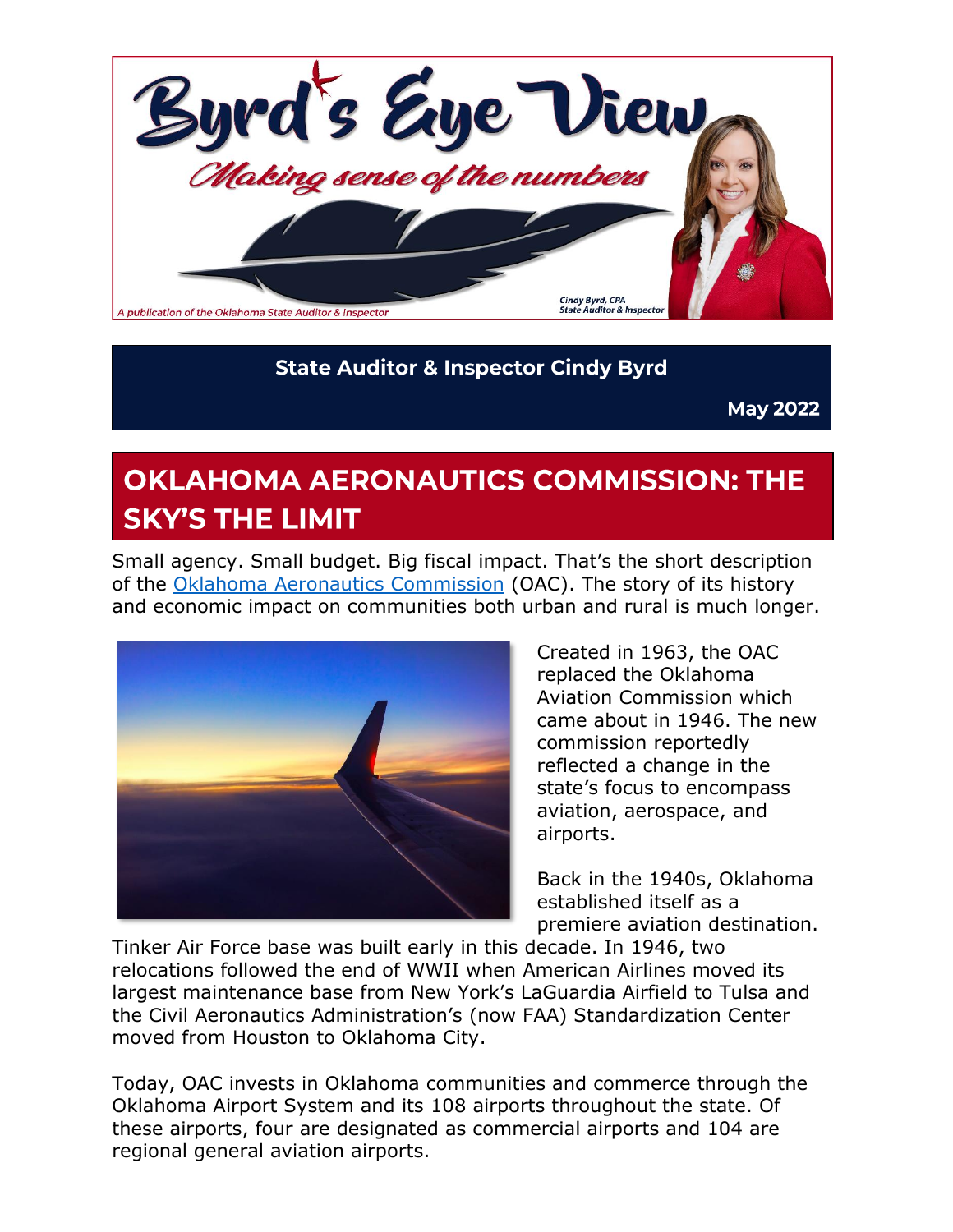The [impact](https://oac.ok.gov/economic-impact) on Oklahoma's [economy](https://oac.ok.gov/economic-impact) was **DISTRIBUTION OF AIRPORTS BY ROLE:** measured in a report released in 2017. This snapshot of the aeronautics industry demonstrated it was the state's second largest industry.

Of the 108 airports, 43 have jet-capable runways and 94 percent of Oklahomans live within 25 miles of one of these airports.

### **Airport Jobs**

The 2017 report points to airports employing more than 74,000 people generating \$3.644 billion in total annual payroll. When payroll is added to the almost \$7 billion in spending, the aeronautics industry reports total annual economic activity greater than \$10.6 billion.

Keep in mind, these figures don't include the military component, offairport aviation/aerospace jobs, and jobs gaining efficiency from aviation.

#### **Military Jobs**

Not surprisingly, the economic impact of the Oklahoma Army Air Guard, and Vance, Tinker, and Altus Air Force Bases is significant. While Tinker remains the state's largest employer at 56,901 workers generating \$3.9 billion five years ago, the combined impact of all four military installations



provides about 70,000 jobs, annual payroll of almost \$4.7 billion, and total annual economic activity of nearly \$19.3 billion.

#### **Off-Airport Aviation/Aerospace Jobs**

Oklahoma has more than 1100 aviation and aerospace companies and 870 are not located within the fence of an airport or military base.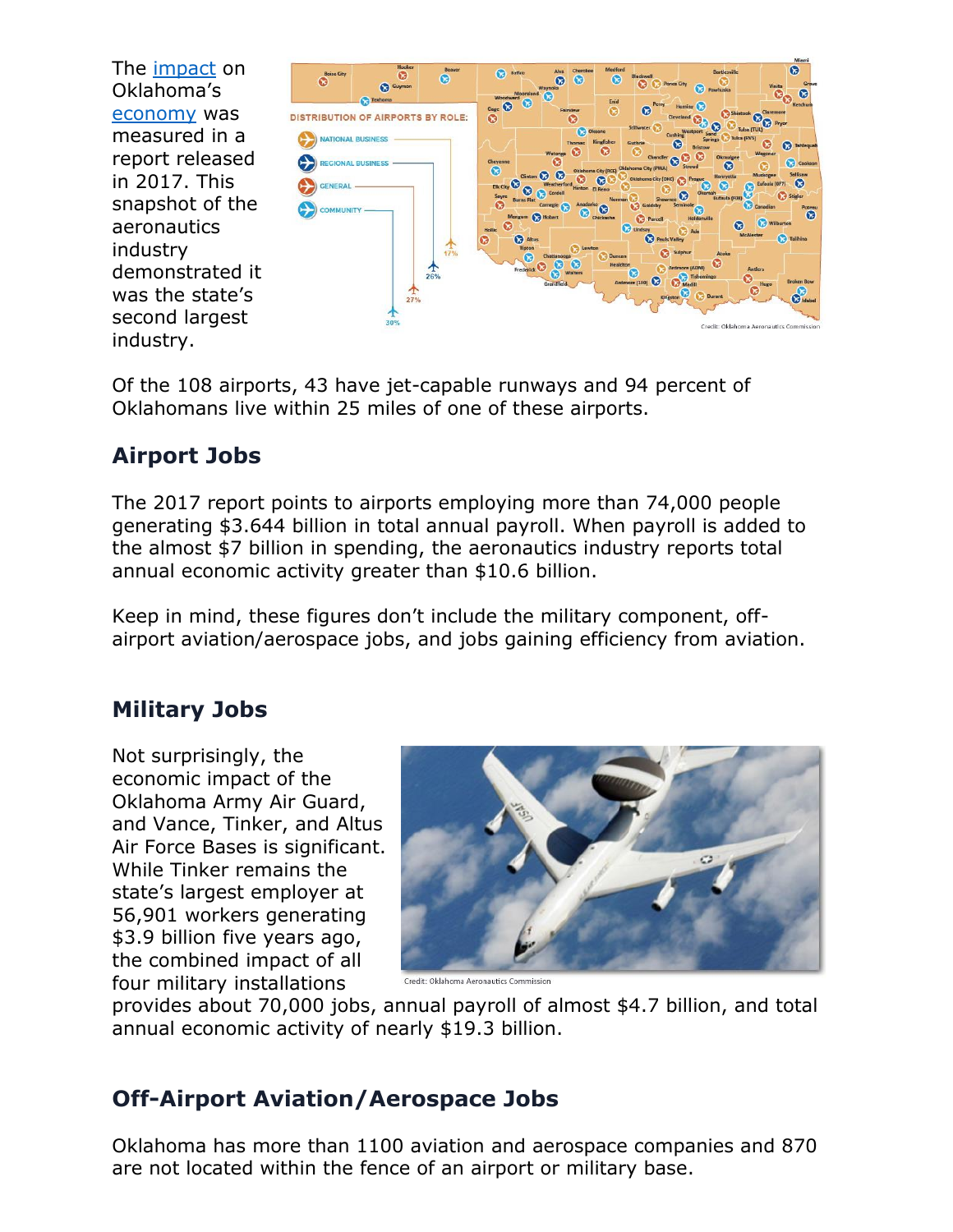These aviation/aerospace developers, maintainers, and suppliers fall into two categories – Direct or Indirect/Induced – and are engaged in some facet of the aviation or aerospace industry.



Together, the direct or indirect/induced companies employ about 59,000 workers and generate annual payroll of \$3.4 billion while spending about \$10.5 billion. The total economic activity for this part of the industry totals \$13.9 billion.

#### **Public Investment in Airports**

Other than a \$2 million appropriation for FY22, it's been decades since OAC has received appropriated funds for its annual budget.

The agency is largely funded through a 3.25% state excise tax on the sale of new or used airplanes. Additional revenues come from federal grants, aircraft registration fees, aviation fuel tax, license plates, and other miscellaneous receipts.

The OAC reports FY21 receipts of \$6.361 million. Of these revenues, the agency reports, on average, 81% is spent on airport infrastructure projects across the state.

Over the last two decades, OAC reports investing \$274 million in federal funds and \$76.5 million in state funds.



The airport sponsor, usually the municipality where the airport is located, are required to contribute a local match for an infrastructure project. The local match is five percent for state funds and ten percent for federal funds. The OAC may pay half the sponsor's federal match.

In FY21, 57 airport construction projects were underway at 48 general aviation and commercial airports. Municipalities used FY20 CARES Act funding to cover all or part of the local match on 51 of the projects. Runways, taxiways, aprons, and lighting figured heavily among the various projects.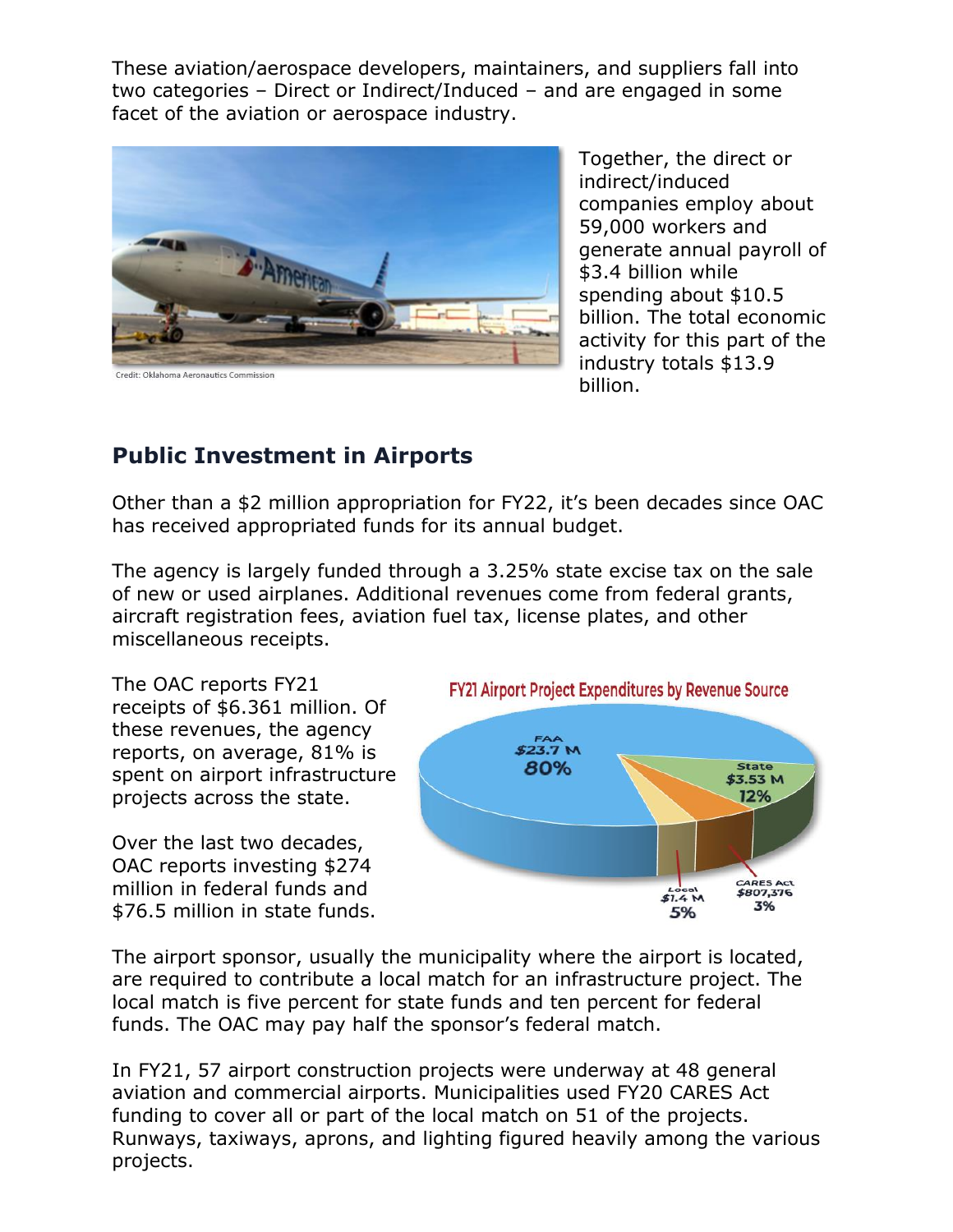#### **Education**

A thriving aeronautics industry requires a workforce with the training and skills to keep the planes operational and an airport responding to the needs of its patrons.

To that end, Oklahoma is number one in the nation teaching the Aircraft Owners Pilots Association (AOPA) curriculum *You Can Fly*. The four-year program is offered at no cost to school districts committed to providing high quality aviation STEM pathways for students.

Five years ago, Ada Public Schools was the first district in the state to offer the new curriculum. Today, 15 Oklahoma school districts offer the course.



Oklahoma Aeronautics Con

OAC Aerospace and Aviation Education Coordinator Paula Kedy was instrumental in getting the curriculum introduced in Ada while serving as the district's Director of Academics & Instruction.

Kedy said about school districts looking at creating aerospace STEM pathways for students, "It is critical that schools begin offering course work that leads students to strong post-secondary programs and to careers in Oklahoma's second largest industry."

Kedy points to Tinker Air Force Base, the American Airlines Maintenance facility, Boeing, and other large companies requiring a continuous source of skilled aerospace engineers and airframe and overhaul mechanics.

To encourage young people to pursue careers in the aviation and aerospace industry, OAC awards [Aviation Education Program grants](https://oac.ok.gov/aviation-education/aviation-education-grant-program) and contracts to various entities across the state.

In FY21, 38 grants totaling \$335,400 were awarded to public and private sector schools and organizations including 12 elementary or secondary schools, five career-technology centers or foundation, and five universities. The grants ranged from \$1,100 to \$46,000.

#### **Economic Development**

OAC reports that many of our state's largest employers heavily considered local airport availability during the site selection process. The agency points to Michelin in Ardmore, Seaboard Farms in Guymon, and Conoco-Phillips in Bartlesville citing immediate and ready access to their sites in those communities as significant reason they chose to locate or stay in those communities.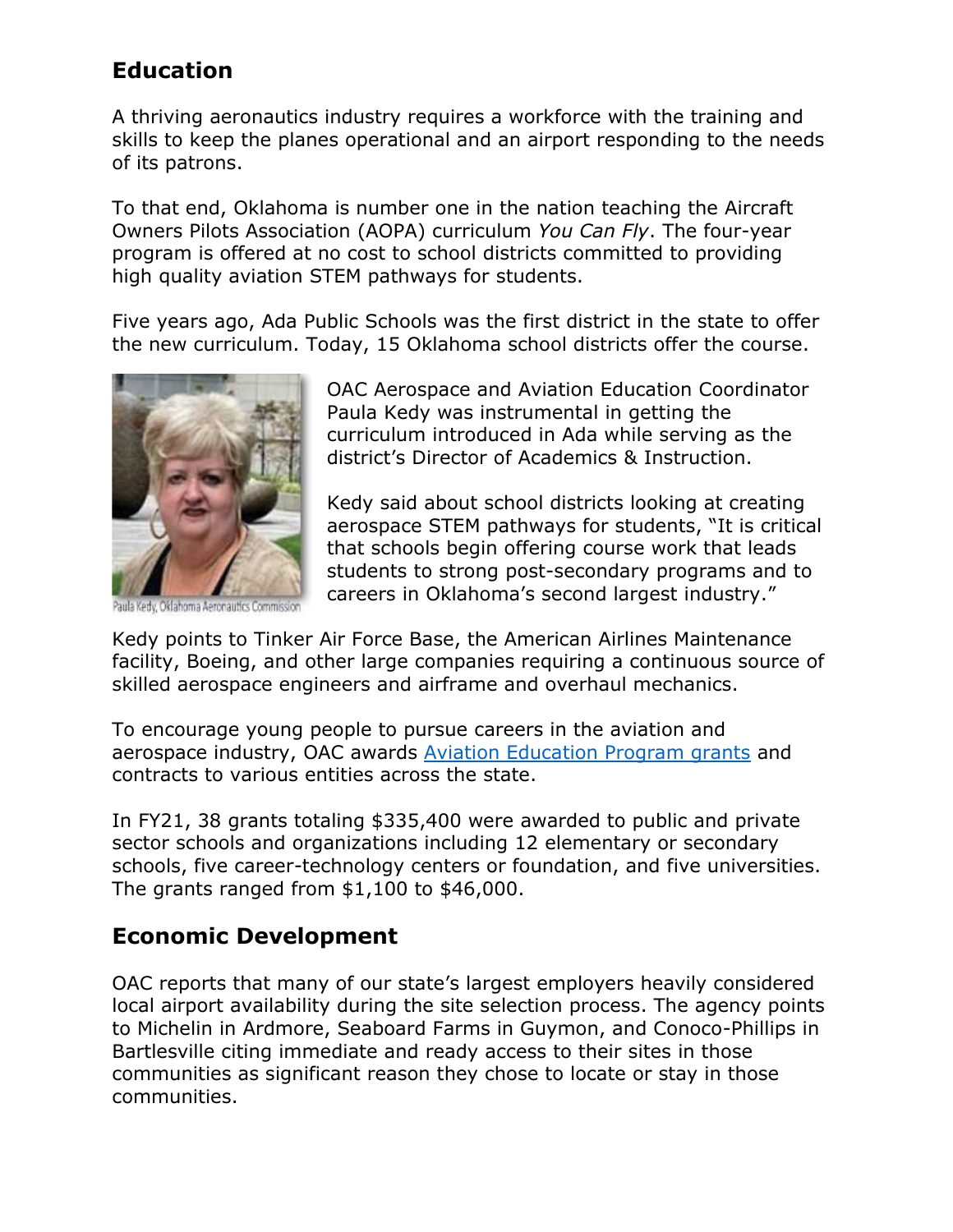The 2017 study asked employers to rate from 1 to 10 the relative importance of various factors to the location of business in Oklahoma. Not surprisingly, labor and a trained workforce were rated 7.7 out of 10 by businesses completing the survey.



Highway access (7.6) and reasonable tax rates or tax incentives (7.4) were second and third.

Tied for fourth at 7.2 out of 10 were a scheduled commercial service airport and a general aviation airport.

The study determined that many state employers have customers or suppliers from outside the state who fly in to do business with them. Similarly, employers who need to travel to other company locations also use the local airport. The market area for Oklahoma businesses is expanded with air transportation.

#### **Air Travelers – General and Commercial**

OAC determined that about 440,000 visitors fly into Oklahoma each year on general aviation aircraft. Whether it's business, personal, or leisure – these travelers often need ground transportation, lodging, meals, and other things that generate sales tax to the state and local community.

OAC estimates the total economic impact is \$253.2 million annually.

As for commercial travelers, records show 2.9 million boarding passengers in 2016. Of these, 1.2 million are estimated to be visitors to the Sooner state. That translates into almost 22,000 direct/indirect jobs and total economic activity of \$2.2 billion.

The OAC is planning another economic impact study for 2023. It is anticipated that Oklahoma's aeronautics industry will maintain its number two status behind oil and gas production and ahead of agriculture on the state's list of largest industries.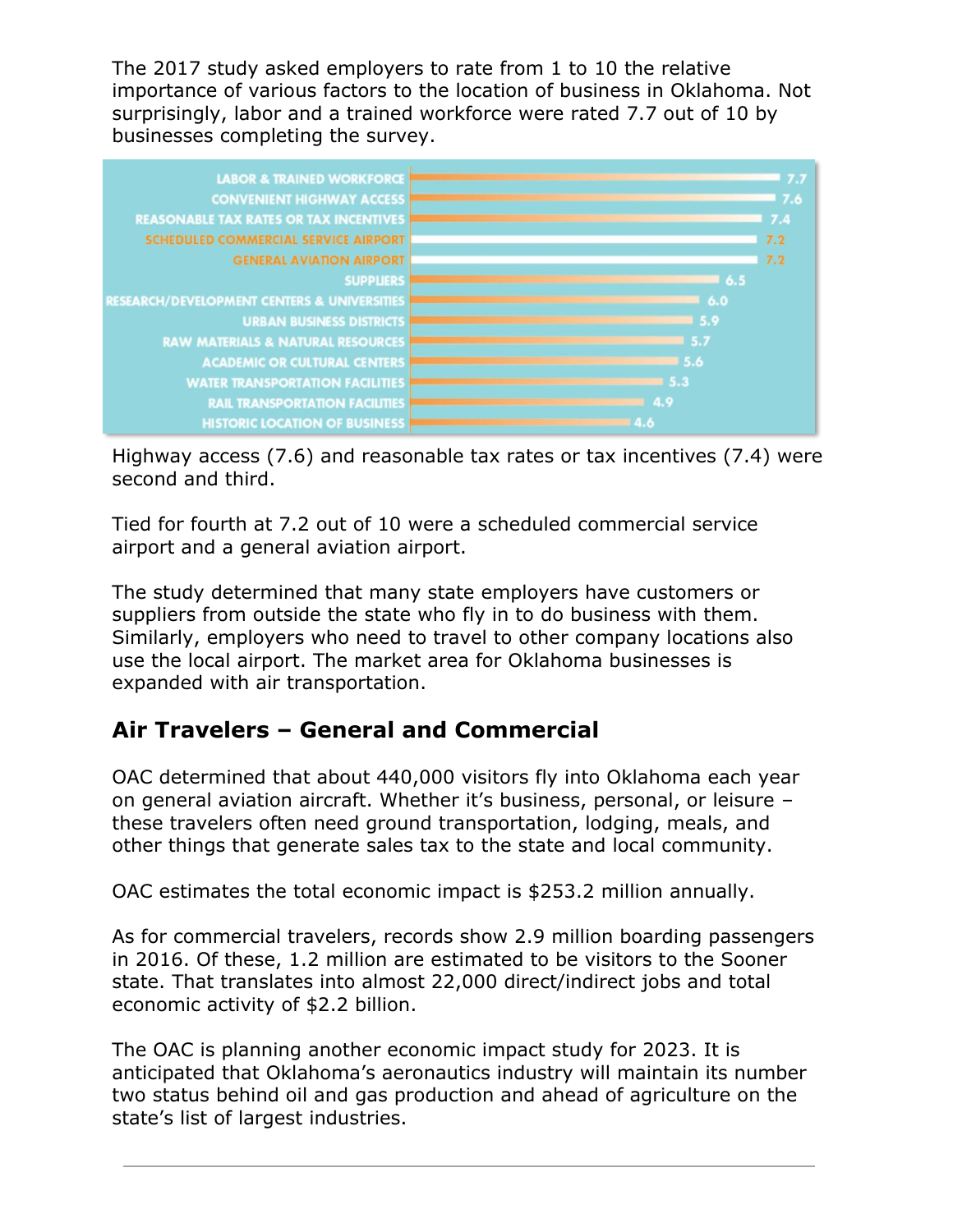### **AUDITOR'S CORNER: WHEN TRUST IS LOST**



We are the finders of fact and, for those audits that grab the headlines (and really, all other audits), that's our primary role.

A performance audit focused on the effective and efficient delivery of government services, or a forensic audit focused on alleged fraud, malfeasance, or embezzlement of taxpayer dollars – our role is to identify the facts and information needed to detect the risk or the loss and to make recommendations to improve how public assets are protected.

Forensic audits, unfortunately, are reactive by nature. They begin, or are requested, after an alleged crime

has already occurred or funds have been wasted, misspent, or stolen.

Audits are a moment in time that often point to the dark side of human nature and greed. Most people who embezzle public funds didn't set out to do that. A personal or financial crisis is typically the impetus for the first theft. There is usually intent to put it back on the next payday only the crisis deepens, and the lack of internal controls provides an ongoing opportunity to dip into the public trough again, and again.

After a while, the amount taken is too large to put back, so steps must be taken to hide the theft. Computer records are adjusted, receipts are tampered with, false financial reports are generated, and other records are altered.

The pressure to keep someone else from finding out is enormous. It interrupts sleep patterns, eating habits, and relationships.

Of course, there are fraudsters who specifically set out to improperly obtain public funds. They devise an elaborate scheme to misdirect while embezzling as much as they can.

Here's the thing – there is an end date. Frankly, you are going to get caught – and that's where my office steps in.

In the Town of Tryon, three individuals have been charged with embezzlement and conspiracy for allegedly misappropriating more than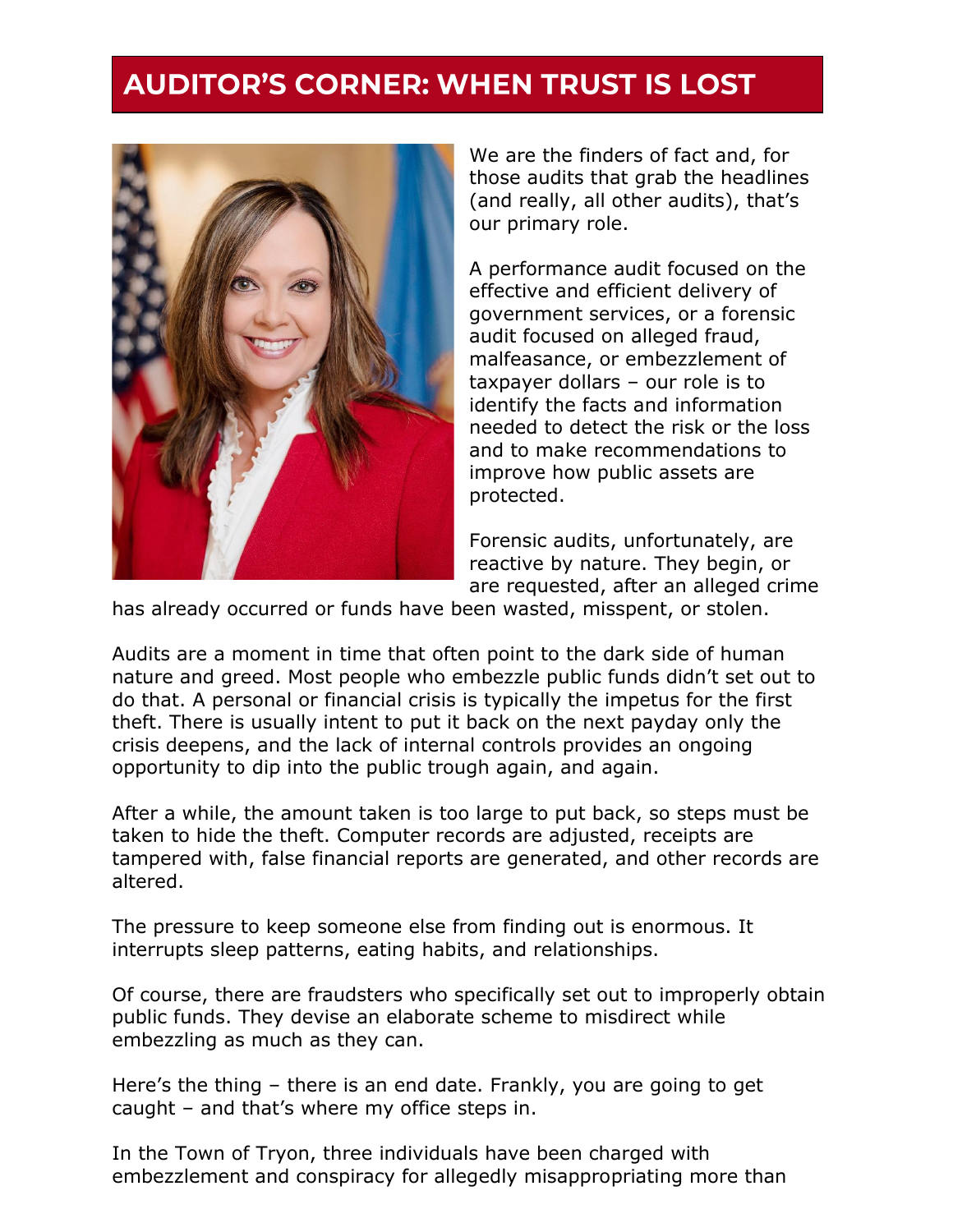\$80,000 from the Town. The Town board requested the forensic audit when it discovered its bank account was overdrawn by \$8,000.

The schemes of writing excess payroll checks, misusing the Town credit card, and the direct theft of funds occurred over a six-year period. Proper oversight by the Town board would likely have caught the alleged crooks much sooner and before its bank account was wiped out.

Similarly, Stillwater Public Schools Nutrition Services discovered an employee had apparently been misreporting cash collected from several school sites and then pocketing the "excess" money. The alleged embezzlement was discovered when the employee was on administrative leave and her supervisor discovered discrepancies on five daily deposits she couldn't reconcile.



A review by the district's chief financial officer confirmed the employee's deposits

did not match the daily cash receipts prepared by each school site.

The forensic audit identified the employee appeared to have misappropriated more than \$216,000 from 2013-2019.

This audit is now in the hands of the Payne County District Attorney.

We simply must be able to trust one another – don't we? There must be some level of confidence in the people we elect to office and the employees we put in charge of protecting tax dollars. The two are synonymous.

We can never afford to let tax dollars be wasted. They're too few and too hard to come by.

Board members and public employees enjoy public trust so long as they are accountable and transparent. Oversight and policies to safeguard public assets must be implemented and maintained.

When public trust is lost – it's a heck of a long road back.

## **FY23 State Budget Break Down**

The Oklahoma legislature approved a \$9.7 billion budget for fiscal year 2023 (FY23) which begins July 1, 2022. In all, the FY23 appropriations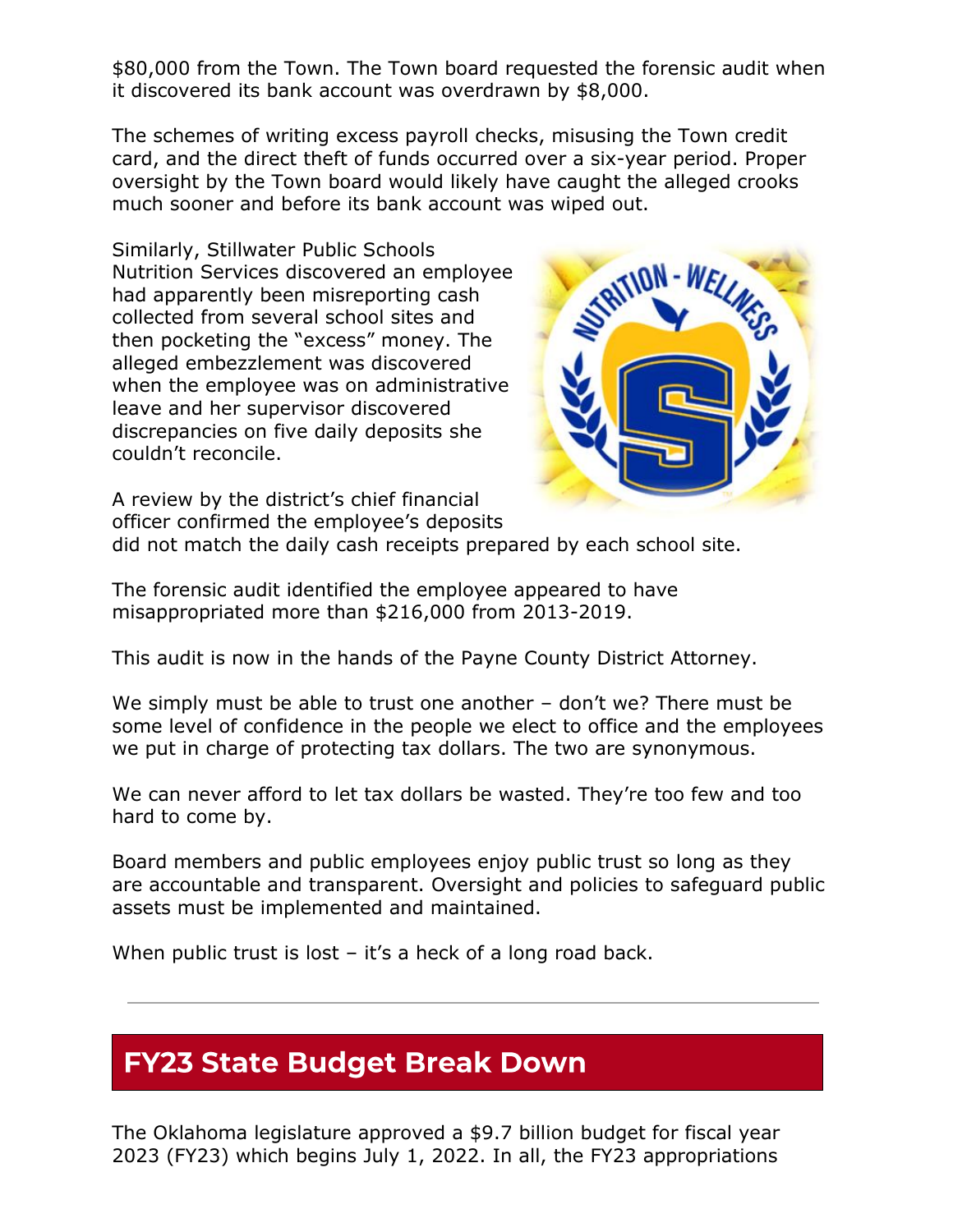represent a 9.7 percent increase over FY22 or more than \$858.8 million than the previous fiscal year.

House Appropriations and Budget Chair, Rep. Kevin Wallace (R-Wellston), said the measure "generously funds public services important to all Oklahomans, including education, health and mental health care, transportation, law enforcement and public safety and many other areas as well as record amounts of investments in economic development."



The \$3.181 billion in funding for K-12 schools includes a 0.54 percent increase over FY22. Higher Education received an increase of 7.45 percent (\$60.585 million) over the previous year.

In FY22, total Education funding amounted to 47 percent of all state appropriations. In FY23, total Education spending represents 43 percent of state appropriations.

The figures represented in the chart show the Oklahoma Health Care Authority received a 5.73 percent increase in funding and the Department of Mental Health & Substance Abuse Services received an increase of 5.78 percent.

The Oklahoma Department of Human Services received a 5.03 percent increase in state appropriations. The Department of Corrections was appropriated 1.43 percent more than in FY22 and the Department of Transportation received a 2.89 percent bump for the next fiscal year.

Other highlights include a 25.87 percent increase to the Office of the Attorney General which includes \$5.3 million for human trafficking interdiction efforts.

The general appropriations bill also reflects ongoing support for the state's 2<sup>nd</sup> leading industry as the Oklahoma Aeronautics Commission (OAC)